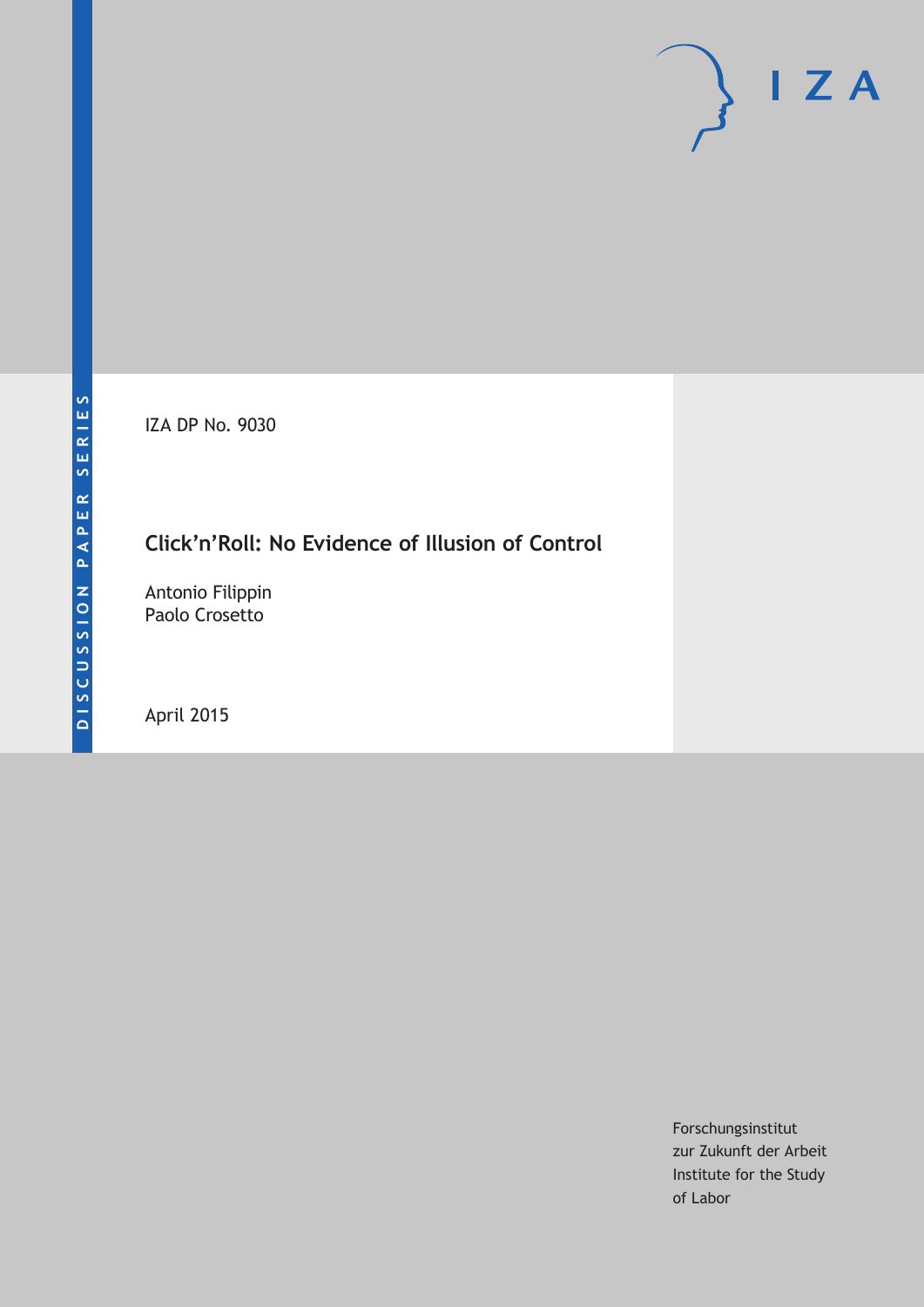# **Click'n'Roll: No Evidence of Illusion of Control**

# **Antonio Filippin**

*University of Milan and IZA*

# **Paolo Crosetto**

*INRA, UMR 1215 GAEL, Université Grenoble Alpes*

Discussion Paper No. 9030 April 2015

IZA

P.O. Box 7240 53072 Bonn **Germany** 

Phone: +49-228-3894-0 Fax: +49-228-3894-180 E-mail: iza@iza.org

Any opinions expressed here are those of the author(s) and not those of IZA. Research published in this series may include views on policy, but the institute itself takes no institutional policy positions. The IZA research network is committed to the IZA Guiding Principles of Research Integrity.

The Institute for the Study of Labor (IZA) in Bonn is a local and virtual international research center and a place of communication between science, politics and business. IZA is an independent nonprofit organization supported by Deutsche Post Foundation. The center is associated with the University of Bonn and offers a stimulating research environment through its international network, workshops and conferences, data service, project support, research visits and doctoral program. IZA engages in (i) original and internationally competitive research in all fields of labor economics, (ii) development of policy concepts, and (iii) dissemination of research results and concepts to the interested public.

<span id="page-1-0"></span>IZA Discussion Papers often represent preliminary work and are circulated to encourage discussion. Citation of such a paper should account for its provisional character. A revised version may be available directly from the author.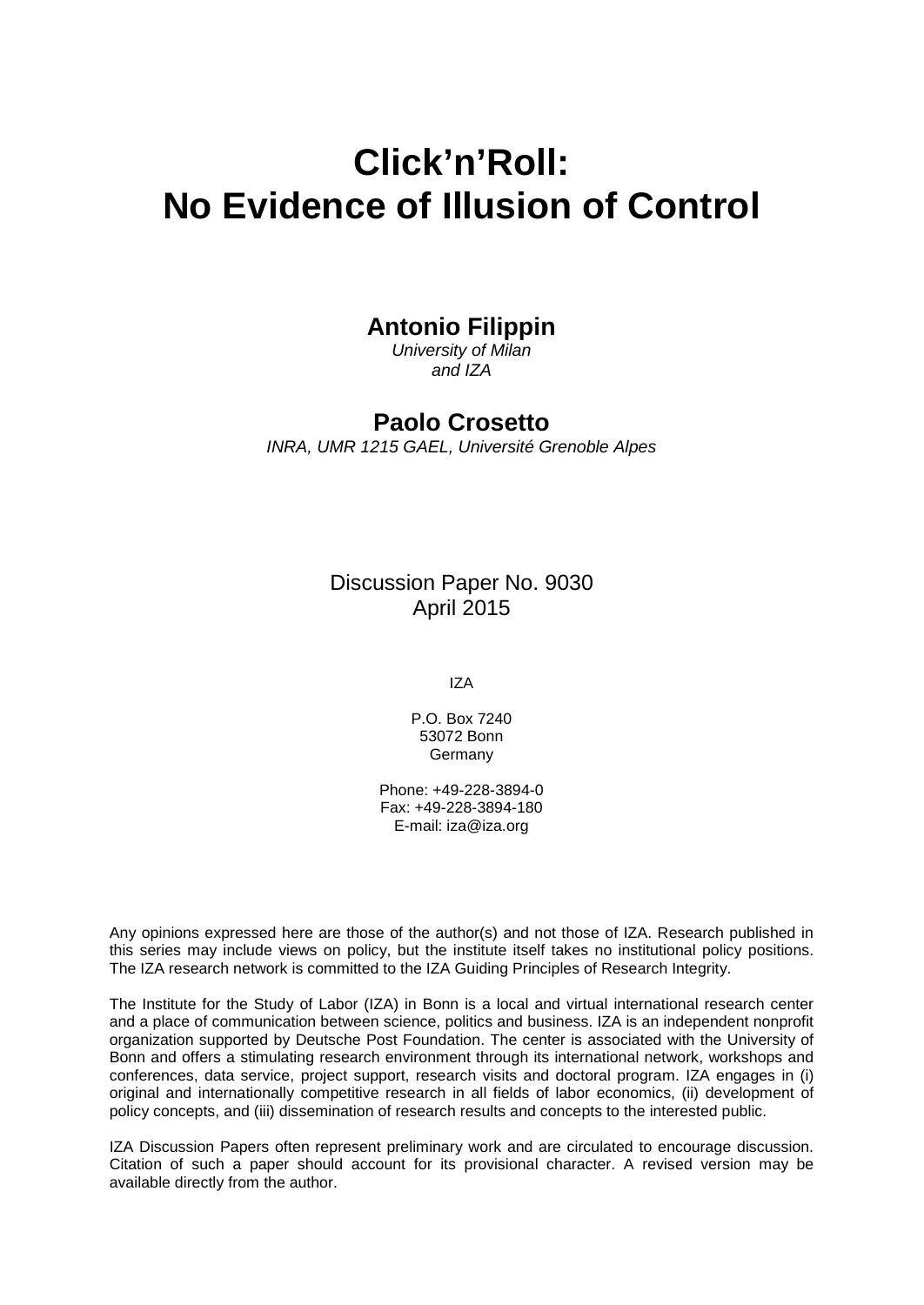IZA Discussion Paper No. 9030 April 2015

# **ABSTRACT**

# **Click'n'Roll: No Evidence of Illusion of Control[\\*](#page-1-0)**

Evidence of Illusion of Control – the fact that people believe to have control over pure chance events – is a recurrent finding in experimental psychology. Results in economics find instead little to no support. In this paper we test whether this dissonant result across disciplines is due to the fact that economists have implemented only one form of illusory control. We identify and separately tests in an incentive-compatible design two types of control: a) over the resolution of uncertainty, as usually done in the economics literature, and b) over the choice of the lottery, as sometimes done in the psychology literature but without monetary payoffs. Results show no evidence of illusion of control, neither on choices nor on beliefs about the likelihood of winning, thus supporting the hypotheses that incentives crowd out illusion of control.

JEL Classification: B49, C91, D81

Keywords: Illusion of Control, experiment, risk elicitation, hypothetical bias

Corresponding author:

Antonio Filippin University of Milan Department of Economics Via Conservatorio 7 20122 Milano Italy E-mail: [antonio.filippin@unimi.it](mailto:antonio.filippin@unimi.it)

We are grateful to the Max Planck Institute in Jena for financial and logistic support and to Florian Strum and Nadine Marmai for excellent lab assistance. We thank the participants to the ESA European meeting in Prague for insightful comments. All remaining errors are ours.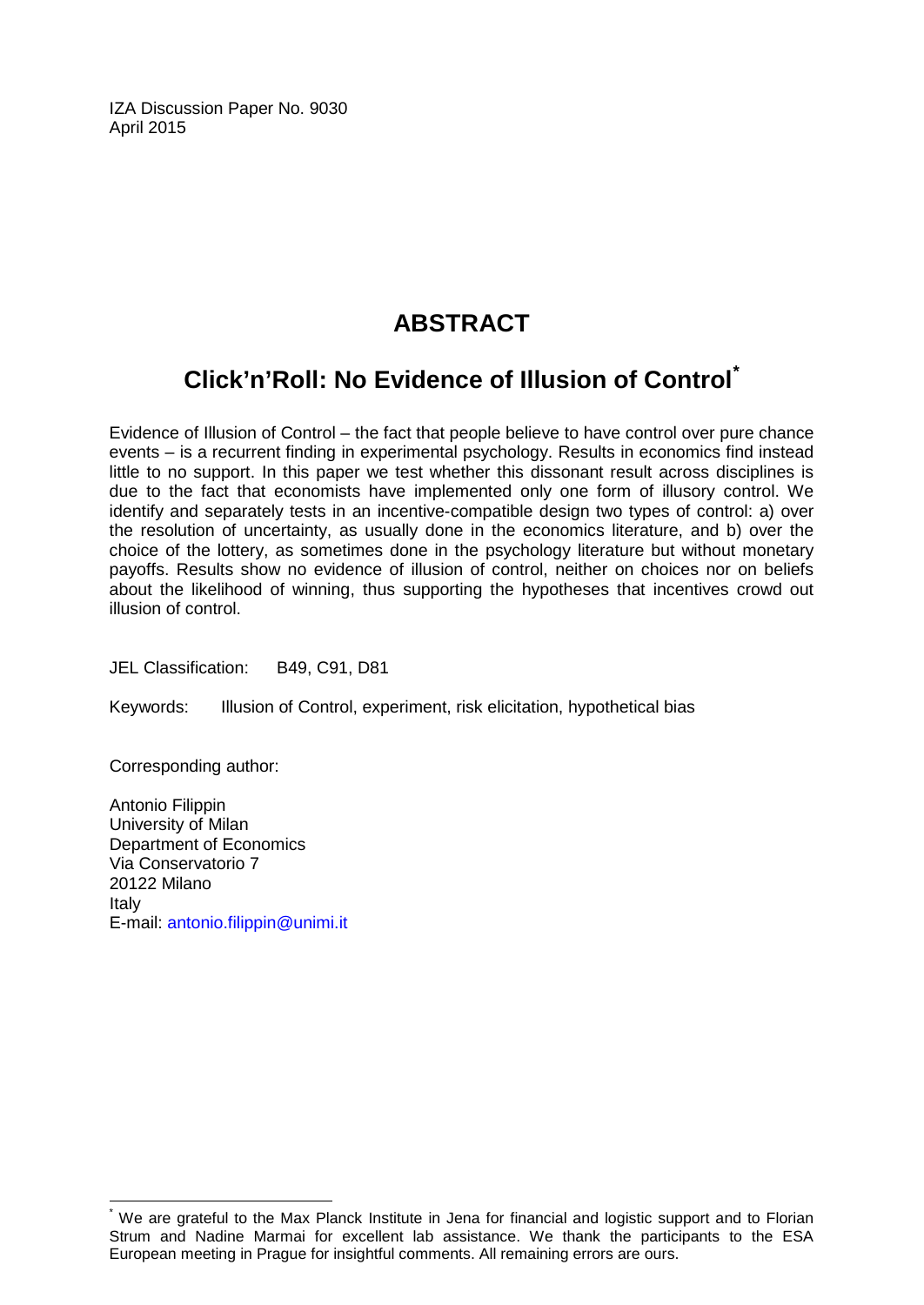#### **1. Introduction**

[Langer](#page-13-0) [\(1975\)](#page-13-0) defines illusion of control as *an expectancy of a personal success probability inappropriately higher than the objective probability would warrant.*<sup>1</sup> Skills and luck contribute jointly to determine outcomes in most real life situations. Skills play nonetheless no role in many situations in which the outcome is driven by uncontrollable random events. Illusion of control induces subjects to perceive a positive degree of control in pure chance events, and the straightforward consequence is a more risk seeking behavior.

The psychology literature finds robust effects of illusion of control under a variety of circumstances and designs, as shown for instance in the meta-analysis by [Presson and Benassi](#page-13-1) [\(1996\)](#page-13-1). The degree of expertise [\(Langer,](#page-13-0) [1975\)](#page-13-0) or familiarity [\(Benassi et al.,](#page-13-2) [1979\)](#page-13-2) with the randomization devices have been shown to affect the degree of illusory control. Subjects think that the chance of success is higher when they are more involved in the randomization procedure, as when they can choose the target numbers in a lottery game [\(Dunn and](#page-13-3) [Wilson,](#page-13-3) [1990;](#page-13-3) [Langer,](#page-13-0) [1975\)](#page-13-0) or when the outcome of the lottery is determined rolling a die directly instead of having the experimenter doing so [\(Dunn and Wilson,](#page-13-3) [1990\)](#page-13-3). When skills are actually important, letting subjects be more involved, train, and familiarize with the task increases their likelihood of succeeding. The inference humans make from real life that skills make a difference appears to carry over to situations in pure chance events, such as lotteries, where the subject has no control.

Different results have been found in the economics literature. Economists have focused mainly on choices under risk, finding invariably little or no evidence of illusion of control. For instance, [Charness and Gneezy](#page-13-4) [\(2010\)](#page-13-4) implement an Investment Game [\(Gneezy and](#page-13-5) [Potters,](#page-13-5) [1997\)](#page-13-5) in which subjects can choose 3 'winning' numbers out of 6. They find that a majority of subjects (68%) prefers to roll the die if this is costless, but only a small minority (9%) does so when rolling the die costs 5% of their endowment. Similar results have been found by [Li](#page-13-6) [\(2011\)](#page-13-6), who finds that subjects may even display different preferences, including preferences for no control (paying to be released from having to choose the numbers), and preferences for randomization (paying to let a coin toss decide who will pick the numbers).<sup>2</sup> [Poon](#page-13-7) [\(2011\)](#page-13-7) also finds that most of the subjects display indifference in a multiple price list task aimed at eliciting their willingness to pay up to one dollar to exercise control in a lottery.

One possible explanation for this striking difference in findings might be given by hypothetical bias: illusion of control would be observed in hypothetical choices, but be crowded out by monetary incentives. Interestingly, [Dunn and Wilson](#page-13-3) [\(1990\)](#page-13-3) report that illusion of control is reduced even when inflating hypothetical payoffs in a non-incentivized experiment.

Another possible reason for the dissonance in results is that the literature in experimental economics has been restricted to one type only of illusion of control, obtained by giving

<sup>&</sup>lt;sup>1</sup>Although implicitly assuming the existence of an objective measure of the probability of success that is often not available [\(Presson and Benassi,](#page-13-1) [1996\)](#page-13-1), this definition is still useful for illustrative purposes. Moreover, experimental evidence is usually obtained manipulating the intensity of the treatment aimed at triggering illusion of control. Therefore, causal evidence of the (qualitative effects of) illusion of control can be identified even when lacking any objective probability of success.

<sup>&</sup>lt;sup>2</sup>[Li](#page-13-6) [\(2011\)](#page-13-6) attributes his results to preferences for different sources of uncertainty [\(Chew and Sagi,](#page-13-8) [2008;](#page-13-8) [Tversky and Wakker,](#page-13-9) [1995\)](#page-13-9) rather than to illusion of control.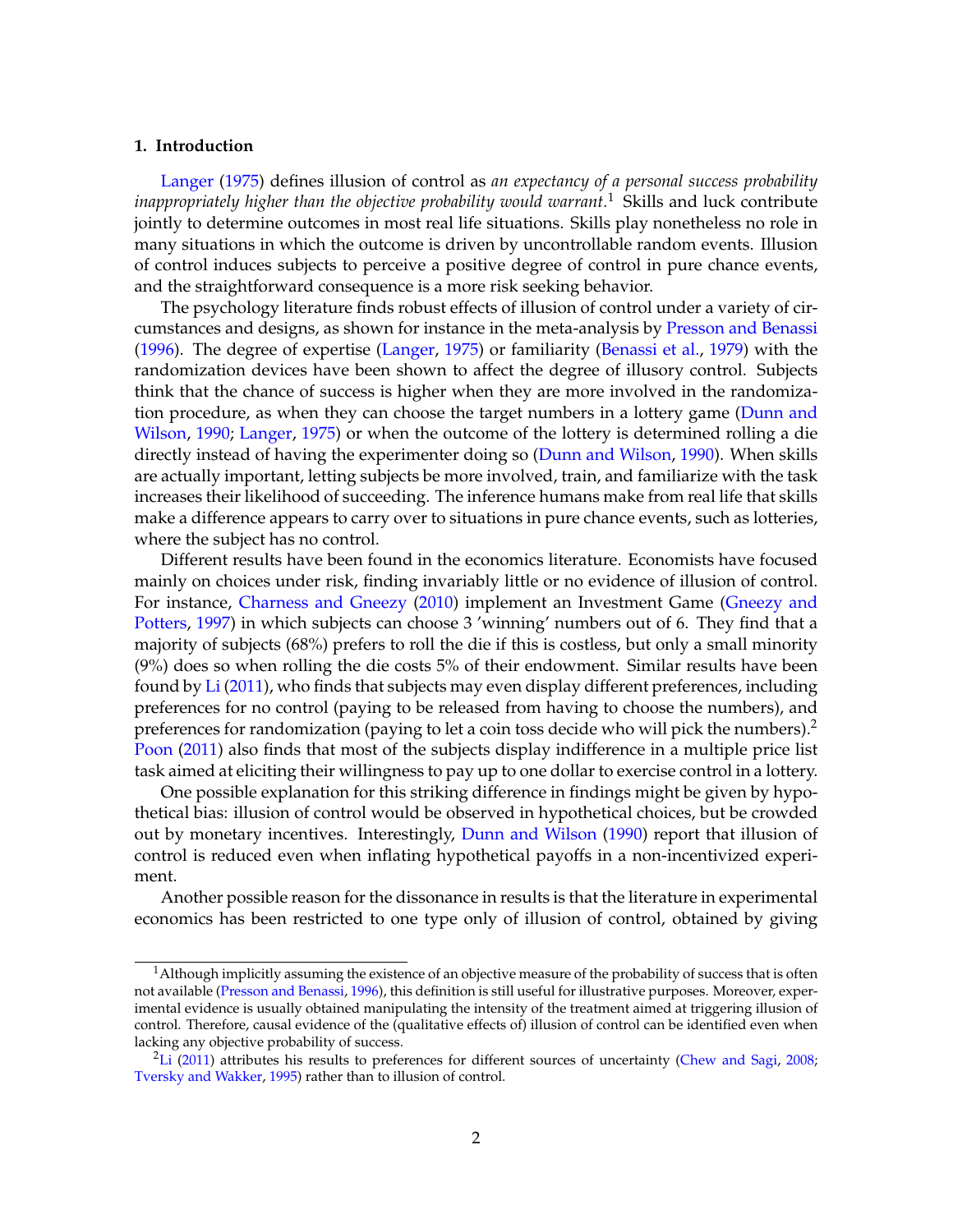subjects (illusory) control over the resolution of uncertainty. This has usually been done by letting subjects roll the dice, or asking their willingness to pay to have control over the rolling. There is, however, another form of illusory control over more concrete aspects of the choice itself. In the psychological literature this has been done, e.g., by allowing subjects to choose and trade their lottery ticket rather than being assigned one [\(Langer,](#page-13-0) [1975\)](#page-13-0), or by asking subjects to press buttons that might or might not have consequences [\(Gino et al.,](#page-13-10) [2011\)](#page-13-10). In other words, a greater involvement can concern the *choice of which lottery* should be played, instead of *how to resolve uncertainty* of a given lottery (who should roll the die, which are the outcome numbers, etc.). These two phases of a decision under risk are clearly distinct from a theoretical point of view, thereby identifying two different kinds of illusion of control, which do not necessarily have similar effects.

Moreover, real life decisions under risk can usually be described as the choice of a lottery: imagine an investor who chooses between assets characterized by different risk profiles, a citizen who fills the tax declaration, a patient that follows a therapy, the decision to subscribe an insurance contract as well as the possible moral hazard problem that follows, and so on. In all these circumstances, the choices made affect the nature (payoffs and probabilities) of the lottery that will be played, while they do not usually affect the decision over the final outcome. It is indeed very difficult to imagine a situation in which the agents are given active involvement in the resolution of uncertainty, as even at the casino players are not given the option to spin the roulette by themselves. In contrast, the experimental evidence on illusion of control in economics has been gathered focusing on the resolution of uncertainty only.

In this paper we test whether the striking difference of results across disciplines is due to the fact that experimental economists have restricted their attention to one and not all possible forms of illusory control. We do so setting up a design that clearly identifies and separately tests in an incentivized setting the illusion of control over the choice (or definition) of the lottery *vs*. the illusion of control over the resolution of uncertainty.<sup>3</sup>

Towards this goal we exploit some useful features of the Bomb Risk Elicitation Task (BRET) [\(Crosetto and Filippin,](#page-13-11) [2013\)](#page-13-11). The BRET can be manipulated to incorporate both types of illusion of control in a homogeneous environment, thereby making the results comparable. The BRET allows us on the one hand to replicate the manipulations traditionally employed in the economics literature, by letting the subjects roll the dice that determine the position of the bomb. On the other hand, it allows us to vary the degree of control in the collection process itself, by allowing subjects to click to collect every single box *vs.* just choosing a stopping point. Note that in the BRET the choice made by the subjects determines simultaneously both the amounts at stake and the probability of securing them, making the BRET rather similar to most of the aforementioned real life situations, in which the choices affect directly outcomes *and* probabilities.

We find null results across the board. Neither the perceived probability of winning nor

<sup>&</sup>lt;sup>3</sup>Note that distinguishing the two phases of decision under risk also has the advantage of allowing to better rationalize previous findings. For instance, [Charness and Gneezy](#page-13-4) [\(2010\)](#page-13-4) report that the amount invested does not differ, regardless of subjects expressing preferences for control or not. Similarly, [Li](#page-13-6) [\(2011\)](#page-13-6) finds that less than 5% of the subjects believe that having control will increase their probability of winning, even among those who choose to have control. In other words, even when subjects express a preference for control over the resolution of uncertainty (likely because it is costless), their behavior in the choice of the lottery does not significantly differ.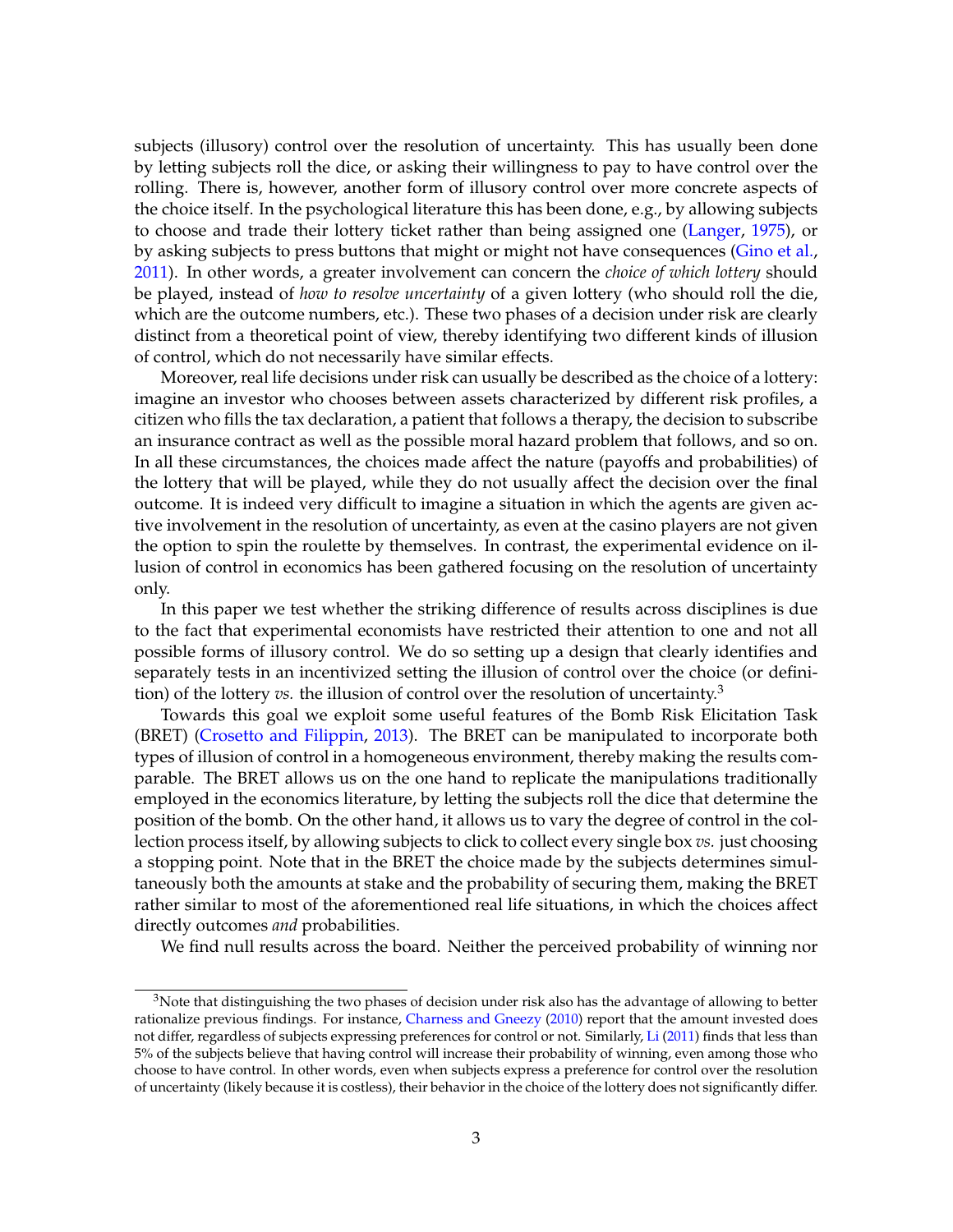the choice made react to the experimental manipulations. While increased involvement in the resolution of uncertainty was already known to have little to no effect when incentives matter, our experiment sheds light on the fact that null results extend to an increased involvement of the subjects in the generation of the lottery. According to our results, the disappearance of the illusion of control finding in economics experiments as compared with the psychological literature is due to the role of incentives alone.

The paper is organized as follows: in Section [2](#page-5-0) and [3](#page-7-0) we illustrate the design and procedure of our experiment. Section [4](#page-8-0) presents our findings, while Section [5](#page-10-0) summarizes and concludes.

#### <span id="page-5-0"></span>**2. Experimental Design**

Our treatments are all built on the Bomb Risk Elicitation Task (BRET), a visual real time risk elicitation task introduced by [Crosetto and Filippin](#page-13-11) [\(2013\)](#page-13-11). Subjects face a  $10 \times 10$  square in which each numbered cell represents a box. They are told that 99 boxes are empty, while one contains a time bomb programmed to explode at the end of the task, i.e., *after* choices have been made. The position of the time bomb  $b \in [1,100]$  is randomly determined after the choice is made with a roll of two 10-sided dice, allowing to generate random uniform numbers from 1 to 100. Calling *k* the number of boxes collected, if  $k_i^* \geq b$  it means that subject *i* collected the bomb, which by exploding wipes out the subject's earnings. In contrast, if  $k_i^* < b$ , subject *i* leaves the minefield without the bomb and receives 10 euro cents for every box collected. The metaphor of the time bomb allows to implement a choice in strategy method, avoiding the truncation of the data that would happen in case of a real-time notification.

Subjects' decision can be formalized as the choice of their favorite among the set  $\mathcal L$  of 101 lotteries fully described both in terms of probabilities and outcomes by the stopping point  $k \in [0, 100]$ ,

$$
\mathcal{L} = \begin{cases} 0 & \frac{k}{100} \\ 0.1k & \frac{100 - k}{100} \end{cases}
$$

.

*k* drives at the same time the change of probabilities and the amounts of money at stake, summarizing the trade-off between the amount of money that can be earned and the likelihood of obtaining it. The degree of risk aversion negatively correlates with the choice of *k* and a risk-neutral subject should choose  $k = 50$ .

#### *2.1. Baseline Treatment: the classic Bomb Risk Elicitation Task*

In the Baseline condition there are a "Start" and a "Stop" button below the square. From the moment the subject presses "Start" one box is automatically collected per second, starting from the upper left corner of the square. A screenshot of the task after 35 seconds (i.e., after 35 boxes have been collected) as shown to the subjects is reported in Figure [1.](#page-6-0) The subject is informed about the number of boxes collected at any point in time. Each time a box is collected, the subject's provisional account is credited with 10 additional euro cents.<sup>4</sup>

 $4$ The expected value of of the BRET task for a risk neutral player is therefore 2.5 euro.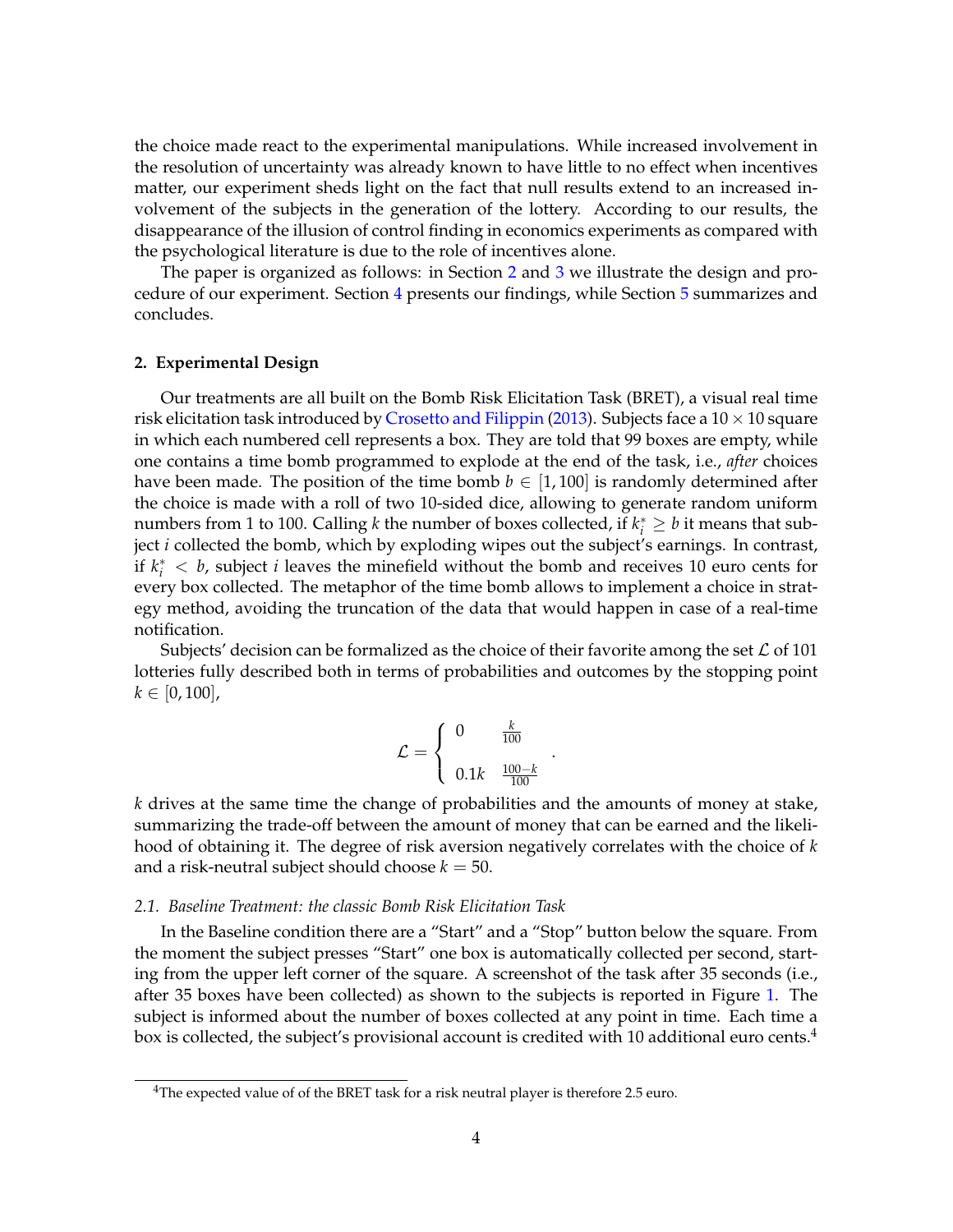The subject can, at any time, stop the drawing process by hitting the "Stop" button, thus determining the preferred number of boxes to collect,  $k \in [0, 100]$ .



<span id="page-6-0"></span>Figure 1: The BRET interface after 35 seconds

In the baseline treatment, subjects were exposed to a one-shot standard BRET, followed by a questionnaire. At the end of the experiment, the experimenters went around the lab to roll individually and privately in each cubicle the two ten-sided dice used to determine the position of the bomb.

#### *2.2. Control over the resolution of uncertainty: 'Roll'*

We introduce illusion of control over the resolution of uncertainty by allowing the subjects to roll the dice themselves. This minimal manipulation has been around at least since [Dunn and Wilson](#page-13-3) [\(1990\)](#page-13-3) and has been commonly used in experimental economics [\(Charness](#page-13-4) [and Gneezy,](#page-13-4) [2010;](#page-13-4) [Li,](#page-13-6) [2011\)](#page-13-6). The subjects go through a standard BRET in all details identical to the baseline treatment, but they roll individually and privately the dice to determine the position of the bomb. The subjects are aware that they will be in charge of the rolling from the very beginning of the experiment.

We run two different treatments, increasing in the degree of familiarity with the dice. In the *Roll* treatment the subjects receive the dice at the end of the experiment, are allowed to roll twice for practice, and then roll once to determine the position of the bomb. In the *Roll with Experience* treatment, the subjects receive the dice at the beginning of the experiment, and are given extra time to familiarize with them before going through the BRET.

#### *2.3. Control over the choice of the lottery: 'Click'*

We introduce control over the shaping of the lottery by slightly modifying the BRET. In the *Click* treatment, we manipulate the way in which the subjects make their choice. Instead of stopping an automatic process like in *Baseline*, subjects are asked to click to collect every single box. In the BRET interface the "Start" button is replaced by a "Collect" button.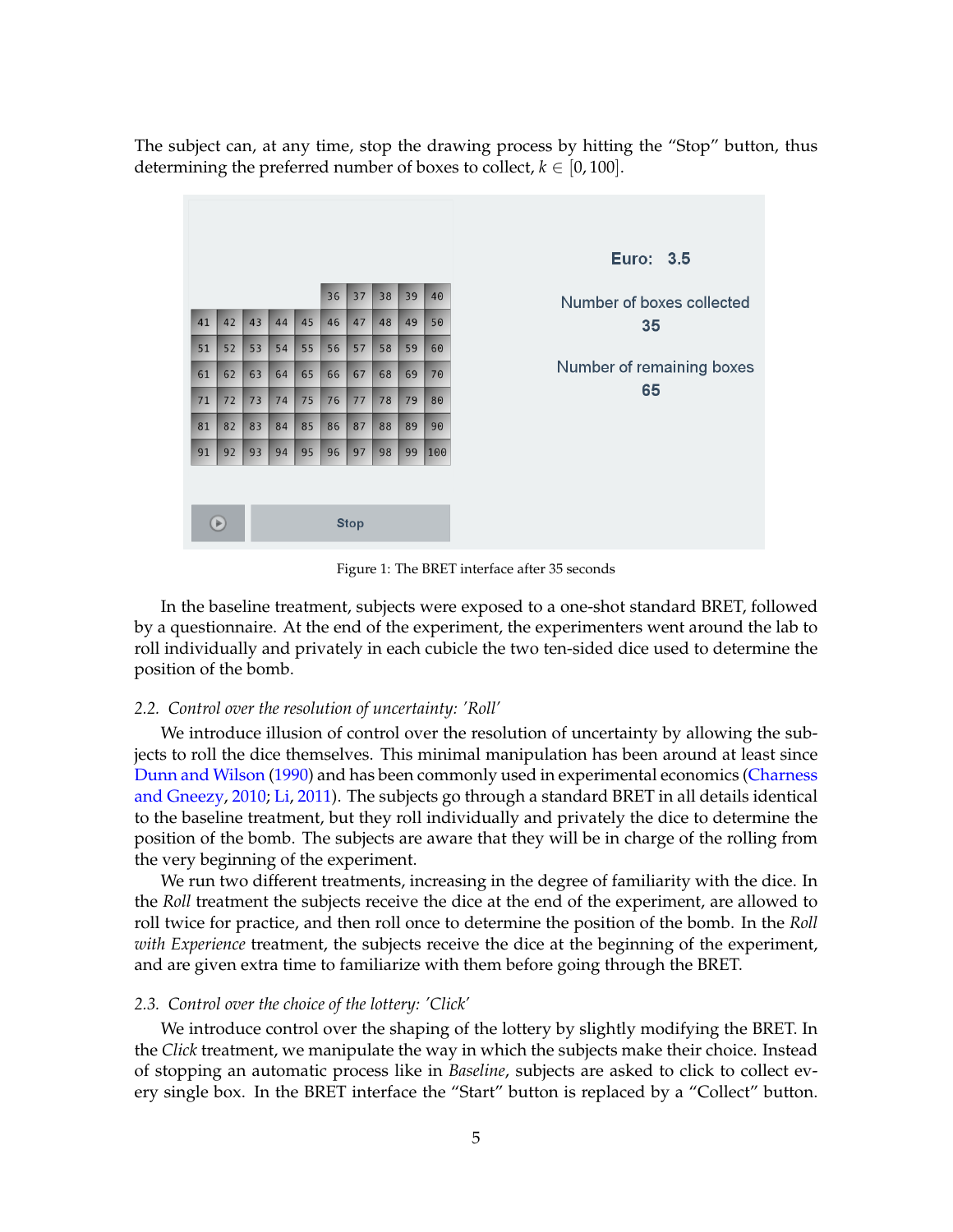Each time that the subjects press "Collect", one box is collected. The subjects have hence to click several times to reach their desired stopping point. This procedure leads to a more active involvement in the choice of the preferred lottery. In this treatment the resolution of uncertainty is identical to the *Baseline* condition, as the dice are rolled by the experimenters.

#### <span id="page-7-0"></span>**3. Procedures**

The experiment was run in January 2013 at the laboratory of the Max Planck Institute of Economics in Jena, Germany. We implemented a pure between-subjects design. 86 subjects took part to the *Baseline* BRET treatment, 93 to *Roll*, 62 to *Roll with Experience*, and 90 to the *Click* treatment, for a total of 331 subjects distributed over 11 sessions, each lasting about half an hour. The sample includes mainly students from the Friedrich Schiller University Jena, Germany.

The experiment was computerized. The experimental software was programmed in Python [\(van Rossum,](#page-13-12) [1995\)](#page-13-12).

Upon entering the lab, subjects were randomly assigned to a computer. Subjects found noise-reducing acoustic earmuffs on their desk. We introduced earmuffs to avoid the strong herd and contagion effects that could otherwise occur in the *Click* treatment. In fact, [Crosetto](#page-13-13) [and Filippin](#page-13-13) [\(2015\)](#page-13-13) show that subjects substantially change their choices when hearing each others' clicking. In order not to bias results, the earmuffs were used in all treatments alike.

Instructions were displayed on the screen and read aloud.<sup>5</sup> Then subjects answered a set of multiple-choice control questions. No subject was allowed to continue until all control questions had been answered correctly. We recorded the number of errors submitted in the control questions and the time needed to clear the control question screen to be used as a control in the data analysis. After all subjects had correctly answered all control questions, and after the odd-out clarifying questions were individually addressed, subjects were asked to wear the earmuffs and went through a trial period in order to experience the visual representation of the task. At the end of the trial period, however, there was no draw of the bomb's position in order not to provide the subjects with reference points. The paying task was then played one-shot.

Subjects were then asked to remove the earmuffs and fill in a questionnaire containing demographic questions (age, gender, number of siblings, field of study), the SOEP selfreported risk question,<sup>6</sup> a self-reported measure of difficulty with the task, on a Likert scale from 0 (easy) to 10 (hard) and a question asking them to report their beliefs on the probability of winning. The reason why we directly ask for the perceived probability of winning is that involvement in the resolution of uncertainty has been already shown to have little to no effect on choices in other economics experiments [\(Charness and Gneezy,](#page-13-4) [2010;](#page-13-4) [Li,](#page-13-6) [2011\)](#page-13-6).

<sup>&</sup>lt;sup>5</sup>The English translation of the original German instructions is available in [Appendix A.](#page-14-0)

<sup>6</sup>We employed the general risk question used in the German Socio-Economic Panel (SOEP, see [Wagner et al.,](#page-13-14) [2007\)](#page-13-14) on a 0 − 10 scale: "How do you see yourself: are you generally a person who is fully prepared to take risks or do you try to avoid taking risks?" The validity of this self-reported question to elicit risk attitudes as compared to the results of incentivized lottery-based tasks has been explored by [Dohmen et al.](#page-13-15) [\(2011\)](#page-13-15), who find that self-reported answers can represent a valid low-cost substitute for incentivized lottery schemes, although the fraction of variance explained is quite low (about 6%).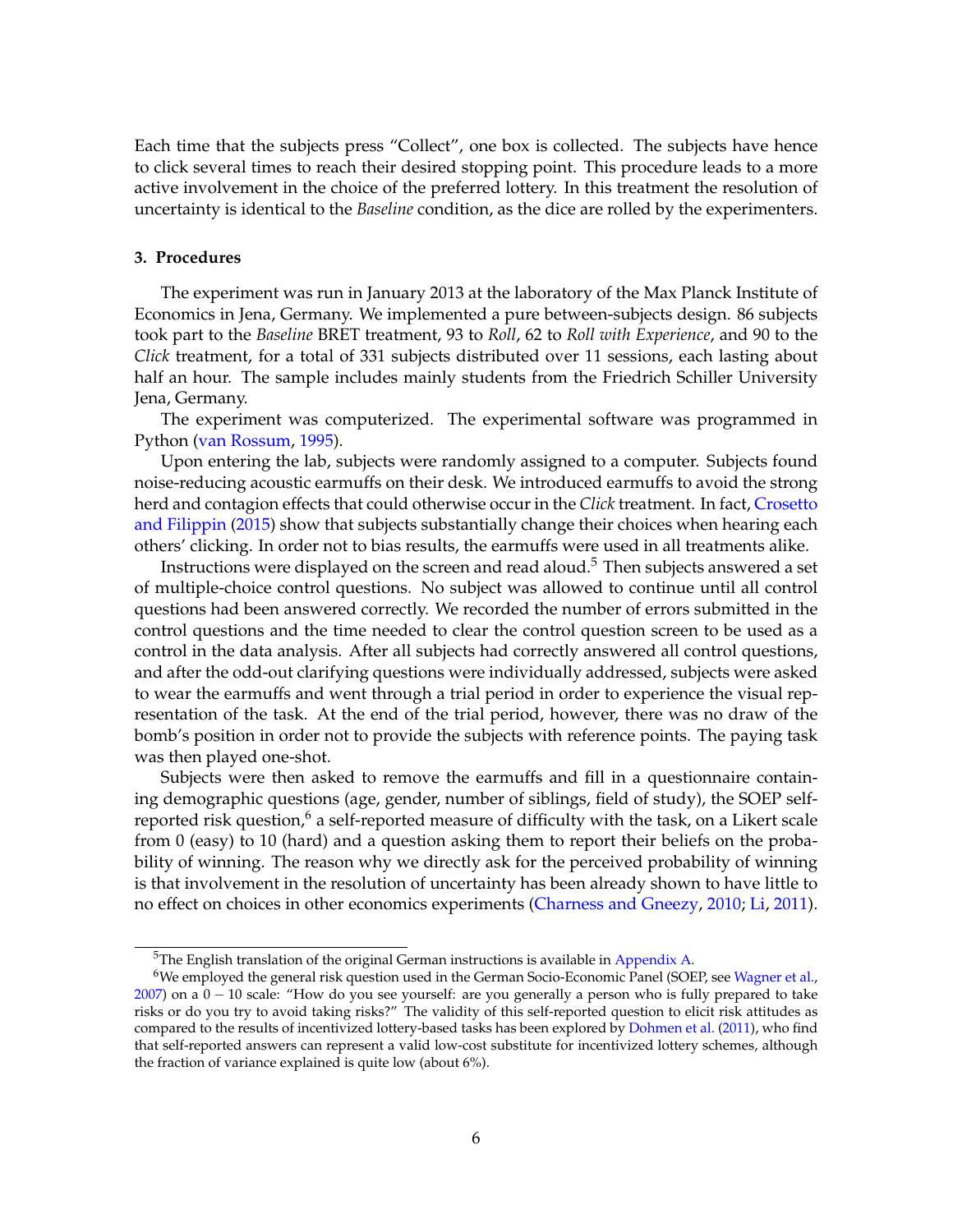Therefore, a direct measure of illusion of control that elicits subjective probability of success is more likely to detect a possible weak effect of the treatment.<sup>7</sup>

At the end of the experiment the uncertainty surrounding the position of the bomb was resolved by means of the rolling of two ten-sided dice. The exact procedures for the rolling were treatment-dependent, as described above in Section [2.](#page-5-0)

#### <span id="page-8-0"></span>**4. Results**

The average earning was 4.58 euro, including a show-up fee of 2.5 euro, in line with usual earnings for short experiments in Jena.

Table [1](#page-8-1) reports descriptive statistics on the average choice in the task by treatment. Choices are rather similar across treatments and fairly close to risk neutrality.

|                 |                 | Mean choice |      | <b>SOEP</b> |  |  |
|-----------------|-----------------|-------------|------|-------------|--|--|
|                 | st.dev.<br>mean |             | mean | st.dev.     |  |  |
| BRET            | 49.15           | 11.78       | 4.94 | 2.09        |  |  |
| Roll            | 50.27           | 12.86       | 5.27 | 2.05        |  |  |
| Roll Experience | 49.21           | 10.28       | 5.18 | 1.85        |  |  |
| Click           | 47.13           | 12.53       | 4.88 | 1.95        |  |  |

<span id="page-8-1"></span>Table 1: Mean choice and SOEP self-reported risk attitudes, by treatment

Only the *Click* treatment displays a slightly lower point estimate, i.e. in the opposite direction as the expected effect of illusion of control, but not significantly so. In fact, Kruskal-Wallis non-parametric test of equality in median does not reject the null of no difference across all treatments (p-value  $= 0.3973$ ). Our subjects also display similar and not statistically different answers to the SOEP self-reported risk aversion measure.

Choices are also very similar in distribution. Figure [2](#page-9-0) reports kernel density estimates of the number of boxes collected by treatment. The distribution of the baseline BRET and of the two *Roll* treatments is virtually identical. The *Click* treatment displays a flatter distribution, with less of a spike at 48-49 and some more weight on the tails. Still, equality between *Click* and *Baseline* distributions is not rejected (Mann-Whitney p-value = 0.4319; Kolmogorov-Smirnov two-sample test, p-value  $= 0.182$ ). Hence, our results strongly reject any effect of illusion of control when giving more active involvement both on the choice of the lottery and on the resolution of uncertainty.

If illusion of control had a weak effect, the choice of the lottery is not likely to reflect it. Therefore, we also analyze whether illusion of control has at least a direct effect on the perceived likelihood of winning (variable *belief*), despite not being translated into a different choice. Note that in the BRET the objective probability of winning is by construction equal to 100 − *k*, where *k* represents the number of boxes collected. Given that the probability of

<sup>&</sup>lt;sup>7</sup>[Presson and Benassi](#page-13-1) [\(1996\)](#page-13-1) argue that the measured effects of illusion of control are lower when subjects are directly asked the probability of success, because this is likely to make them realize that indeed such a probability cannot have changed because of the increased involvement. Our design cannot trigger such an effect because the probability is asked *after* the choice has been made.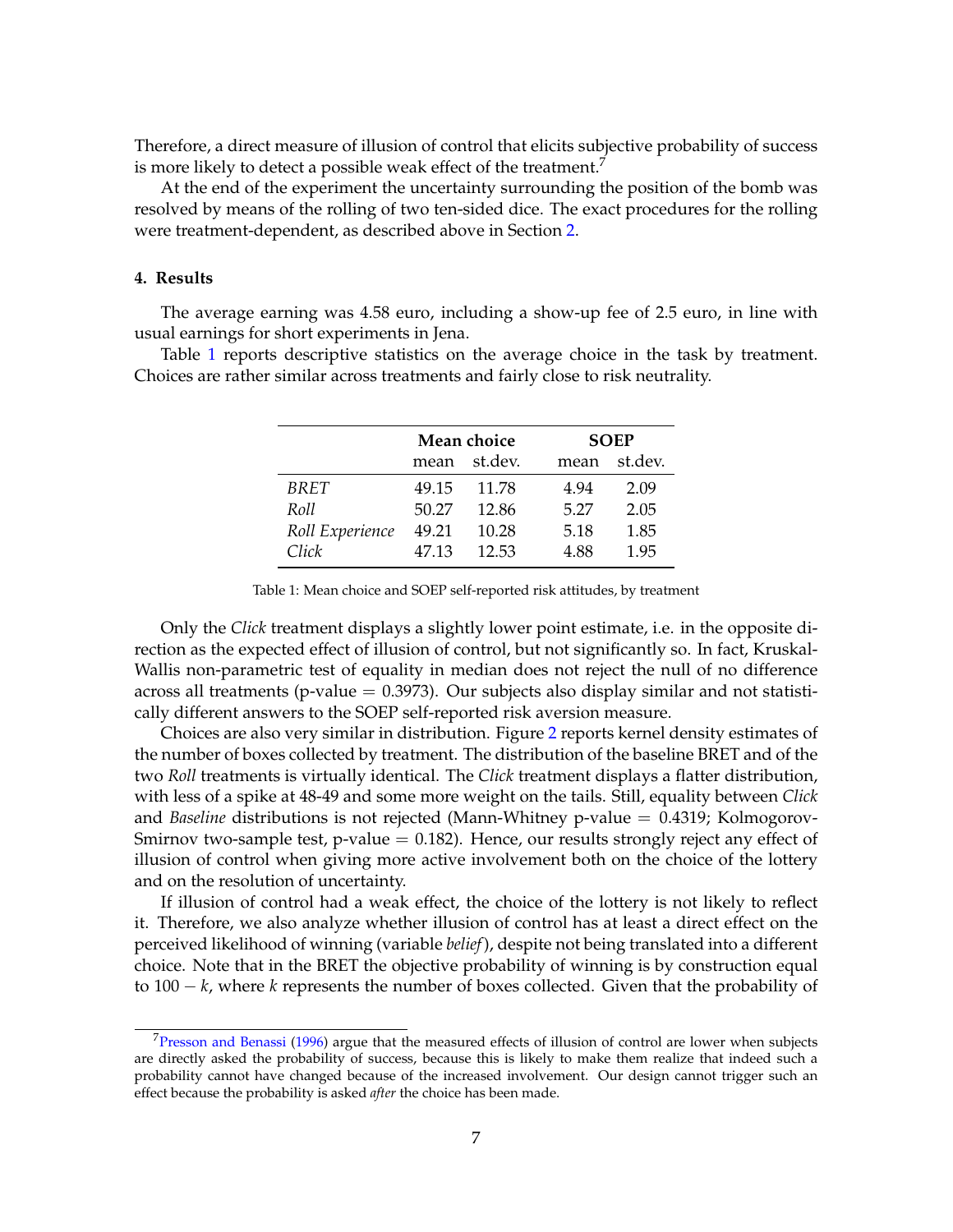

<span id="page-9-0"></span>Figure 2: Kernel density estimate of choices, by treatment

winning depends on the actual choice we also build the variable *overconfidence*, given by the difference between the perceived and objective probabilities of winning.<sup>8</sup> Table [2](#page-9-1) shows the average values of *belief* and *overconfidence* by treatment.

|                 |                 | <b>Belief</b> |         | Overconfidence |  |  |
|-----------------|-----------------|---------------|---------|----------------|--|--|
|                 | st.dev.<br>mean |               | mean    | st.dev.        |  |  |
| <b>BRET</b>     | 51.84           | 15.83         | 0.99    | 17.76          |  |  |
| Roll            | 50.57           | 15.40         | 0.84    | 17.56          |  |  |
| Roll Experience | 51.06           | 14.29         | 0.27    | 16.72          |  |  |
| Click           | 51.13           | 15.25         | $-1.73$ | 19.86          |  |  |

<span id="page-9-1"></span>Table 2: Mean beliefs on probability of winning and overconfidence, by treatment

Both variables turn out to be statistically indistinguishable across conditions. The mean belief about the probability of winning does not differ (K-Wallis p-value  $= 0.9881$ ), and similar results are obtained adjusting for the objective probability of winning at the individual level (K-Wallis p-value = 0.9718). Moreover, despite a considerable individual heterogeneity, the average overconfidence is very close to zero (p-value  $\geq 0.413$  in all treatments) meaning that subject hold correct beliefs on average. The distribution of *overconfidence* across

<sup>8</sup>Note that the variable *overconfidence* operationalizes exactly the definition by [Langer](#page-13-0) [\(1975\)](#page-13-0) of illusion of control as *an expectancy of a personal success probability inappropriately higher than the objective probability would warrant*.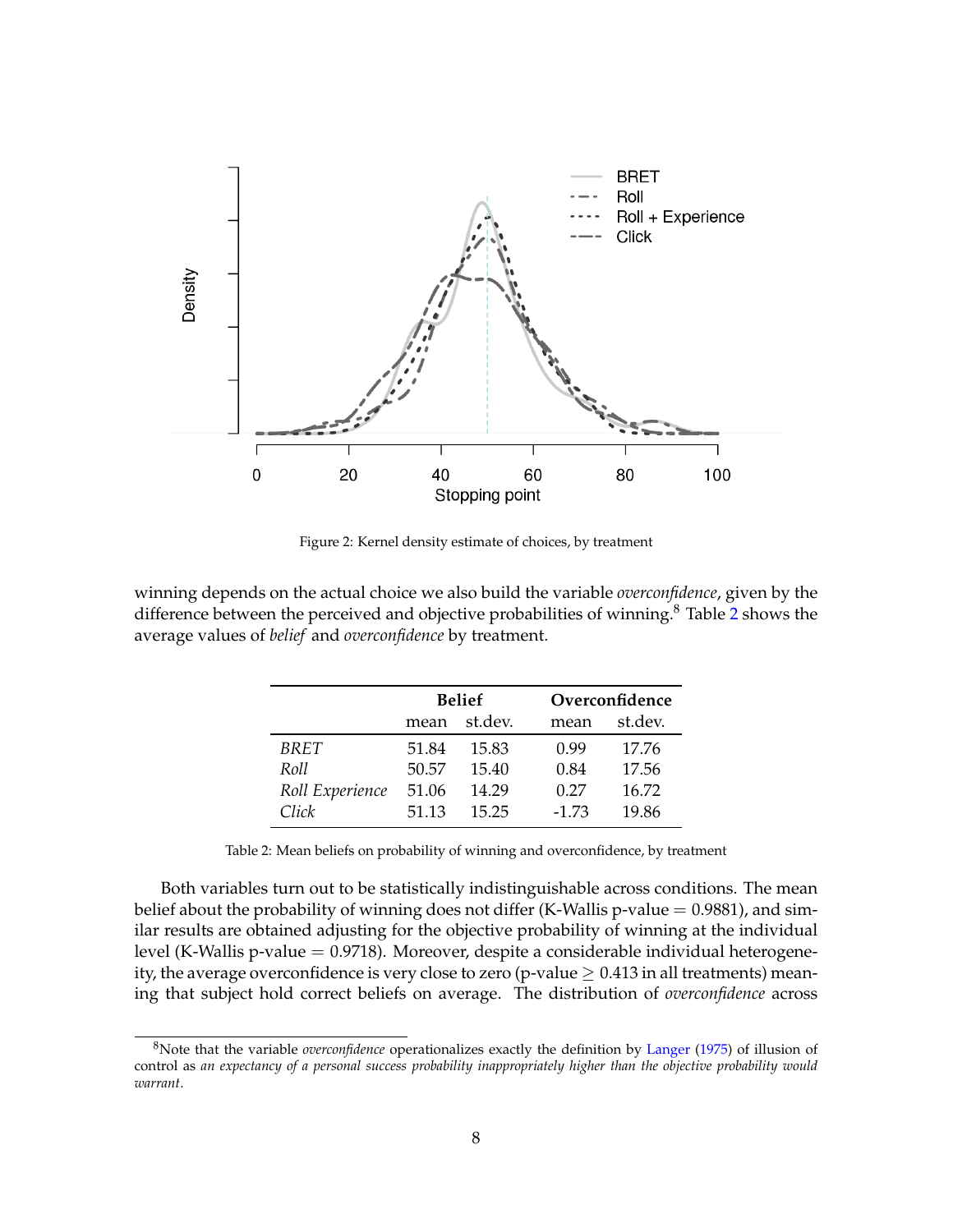treatments is also rather similar, as shown by the kernel density estimations of Figure [3.](#page-10-1) Therefore, also the elicitation of the perceived probability of winning does not detect any effect of illusion of control.



<span id="page-10-1"></span>Figure 3: Kernel density estimate of overconfidence, by treatment

Finally, we report in Table [3](#page-11-0) the results of a multivariate analysis aimed at investigating whether illusion of control appears in subgroups of our subjects pool and/or once we control for individual characteristics. Again, we do not find any significant effects of the experimental manipulations either on the choice (columns 1-2) or on the overconfidence of our subjects (columns 3-4). Males and females do not differ in terms of illusion of control, as emphasized by columns 2 and 4 which include an interaction between gender and our experimental conditions.<sup>9</sup> A few control variables display a significant effect, although constant across all the experimental conditions. Subjects who are slower in completing the control questions are more underconfident, while the opposite behavioral trait characterizes those who make more mistakes, possibly signaling a lower understanding of the task. Finally, the number of siblings significantly correlate both with a more risk averse behavior and higher underconfidence.

### <span id="page-10-0"></span>**5. Conclusion**

Illusion of control is the process by which people behave as if they have control in pure luck situations characterized by no objective control. Evidence of illusion of control is a recurrent finding in a large number of psychological studies, while the fewer laboratory experiments in economics find little to no effect. This striking difference in findings might

 $9$ Only in the Baseline females appear more risk averse, although at weak significance levels.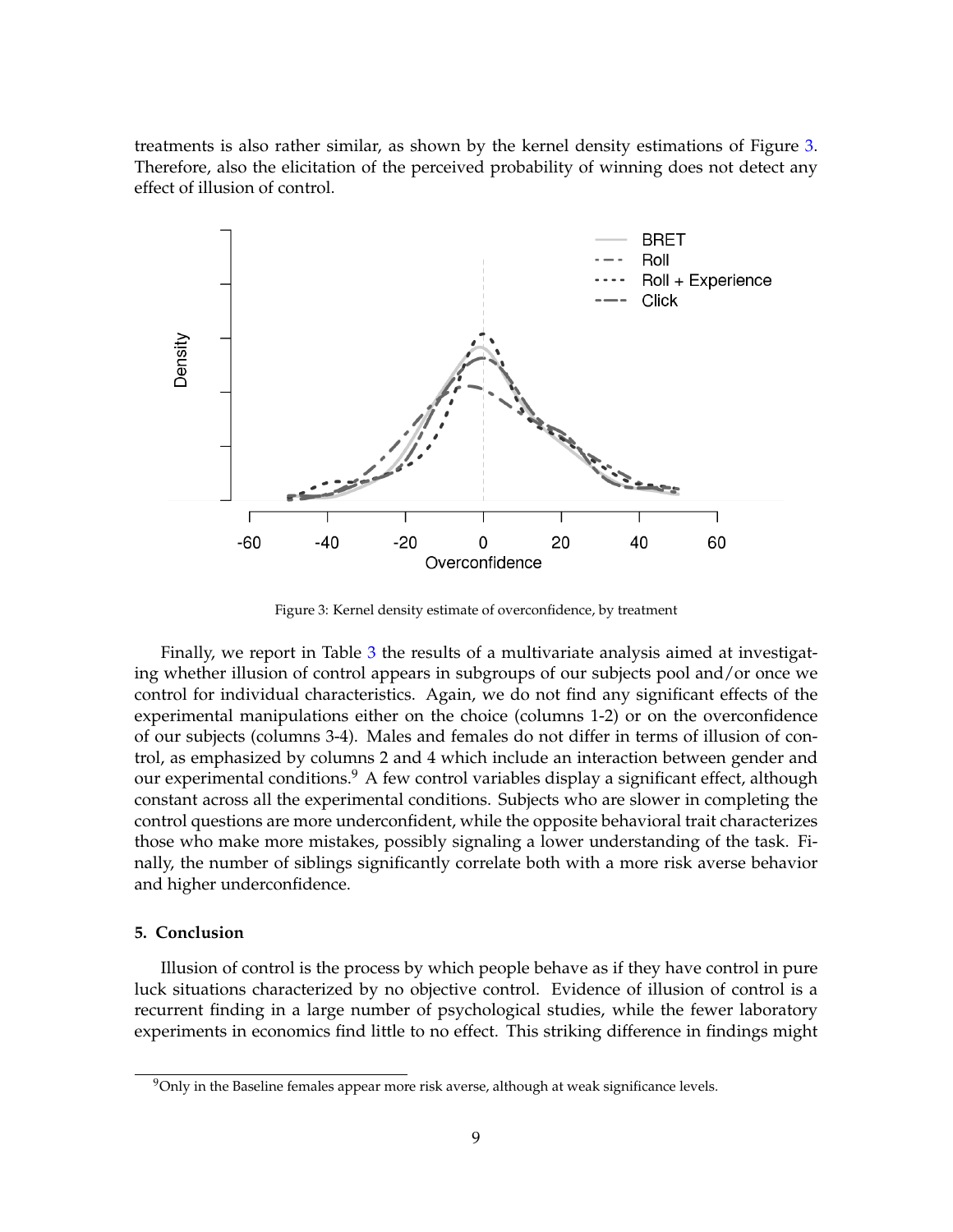|                                 | (1)<br>Choice |           | (2)<br>Choice |           | (3)<br>Overconfidence |           | (4)<br>Overconfidence |           |
|---------------------------------|---------------|-----------|---------------|-----------|-----------------------|-----------|-----------------------|-----------|
| Click                           | $-1.896$      | $(-1.03)$ | $-2.644$      | $(-0.93)$ | $-2.443$              | $(-0.89)$ | $-1.919$              | $(-0.45)$ |
| Roll                            | 0.989         | (0.53)    | $-3.232$      | $(-1.13)$ | $-0.375$              | $(-0.14)$ | $-4.900$              | $(-1.15)$ |
| Roll Experience                 | $-0.376$      | $(-0.17)$ | $-2.903$      | $(-0.89)$ | $-0.434$              | $(-0.13)$ | $-4.785$              | $(-0.99)$ |
| $Click \times Female$           |               |           | $-2.863$      | $(-1.05)$ |                       |           | $-3.976$              | $(-0.97)$ |
| $Roll \times Female$            |               |           | 2.609         | (0.99)    |                       |           | 3.965                 | (1.01)    |
| Roll Experience $\times$ Female |               |           | 0.297         | (0.09)    |                       |           | 4.366                 | (0.91)    |
| Female                          | $-1.177$      | $(-0.81)$ | $-4.510*$     | $(-1.69)$ | $-0.100$              | $(-0.05)$ | $-3.606$              | $(-0.91)$ |
| Age                             | 0.232         | (1.06)    | 0.234         | (1.07)    | $-0.145$              | $(-0.45)$ | $-0.154$              | $(-0.47)$ |
| Mistakes in CQ                  | 0.037         | (0.60)    | 0.039         | (0.62)    | $0.160*$              | (1.73)    | $0.157*$              | (1.69)    |
| Time in CO/10                   | $-0.014$      | $(-0.21)$ | $-0.001$      | $(-0.10)$ | $-0.216**$            | $(-2.09)$ | $-0.205***$           | $(-1.98)$ |
| Nr. of siblings                 | $-0.938*$     | $(-1.73)$ | $-0.996*$     | $(-1.83)$ | $-1.600**$            | $(-1.98)$ | $-1.680**$            | $(-2.07)$ |
| Constant                        | $45.60***$    | (8.44)    | $47.41***$    | (8.67)    | 10.50                 | (1.30)    | 12.61                 | (1.54)    |
| N                               | 330           |           | 330           |           | 330                   |           | 330                   |           |

*t* statistics in parentheses;  $*$  *p* < 0.1,  $*$  *p* < 0.05,  $*$  *≠ p* < 0.01

Other controls not included: faculty, previous experience in the lab.

<span id="page-11-0"></span>

|  |  |  | Table 3: Multivariate regressions of choice and overconfidence |
|--|--|--|----------------------------------------------------------------|
|  |  |  |                                                                |

be due to hypothetical bias: illusion of control might occur in hypothetical choices, typically used in psychological studies, but be crowded out by monetary incentives used in the lab by economists.

An alternative explanation could be the different domain of illusion of control that have been tested. The literature in experimental economics has been restricted to one type only of illusion of control, the one obtained increasing the involvement of the subjects in the resolution of uncertainty. This has usually been done by letting subjects roll the dice. By doing so illusion of control should bias upwards the perceived probability of being successful, and in turn affect the subject's choices in the task towards a more risk seeking behavior. A different source of illusion of control could stem from an enhanced involvement of the subject in the choice of the lottery to be played, i.e., in the decision under risk, rather than in the resolution of uncertainty. This second type of illusion of control has been tested in psychological studies only.

This paper aims at testing whether the dissonant results in the literature are due to the type of illusion of control that is triggered. We do so using the Bomb Risk Elicitation Task. The BRET allows us on the one hand to replicate the manipulations traditionally adopted in the economics literature, by letting the subjects roll the dice that determine the position of the bomb. On the other hand, it allows us to extend the investigation of illusion of control by varying the degree of control in the choice of the lottery to be played. We do so by allowing subjects to click to collect every single box *vs.* just choosing a stopping point.

Our results show no evidence of illusion of control across the board. Neither letting the subjects roll, nor letting them click to have a more active involvement in the choice of the lottery result in any effect either on the chosen number of boxes collected or on the perceived probability of avoiding the bomb. The experimental manipulations do not induce significant effects along a gender perspective, a results that survives the inclusion of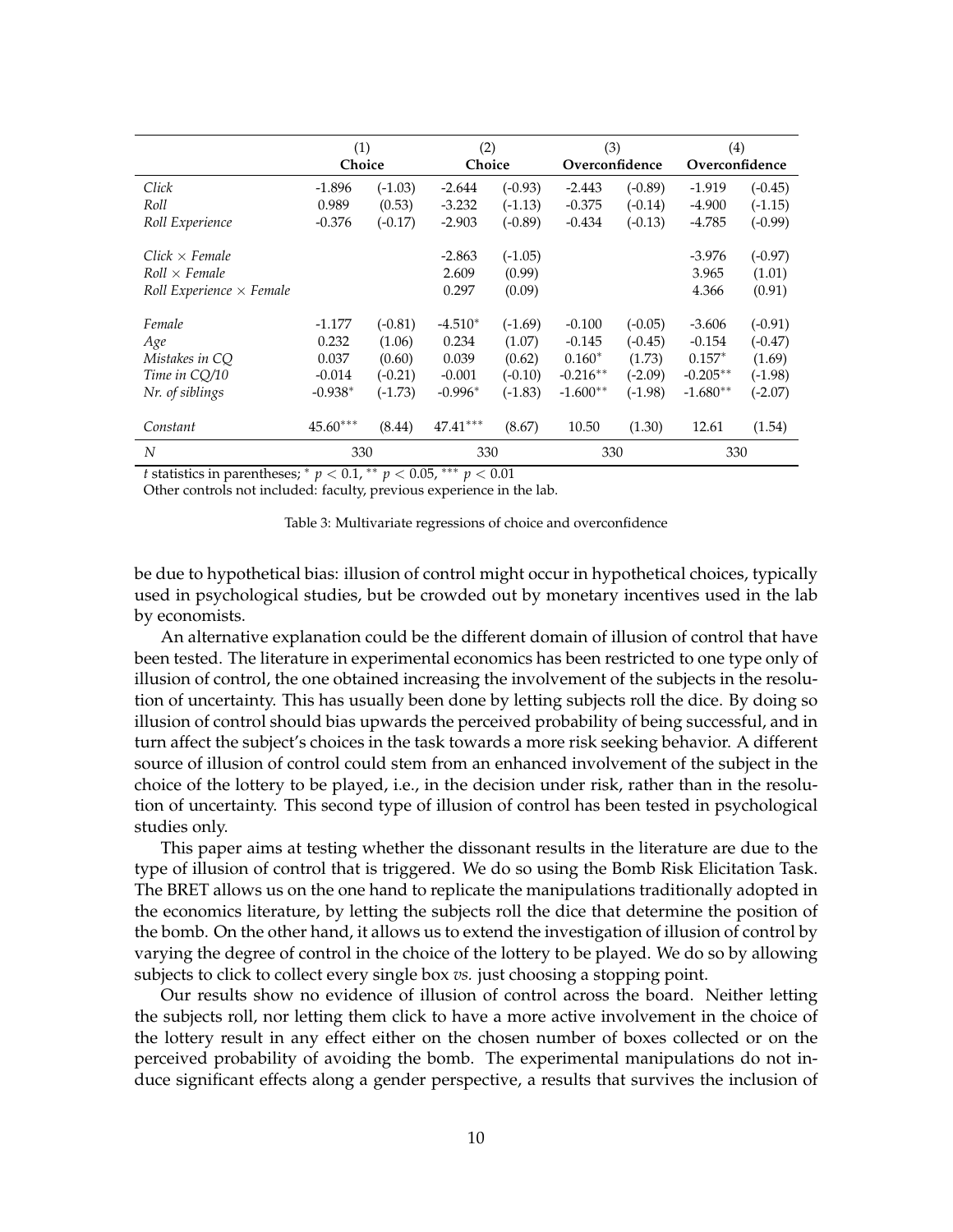individual-level controls in a multivariate analysis. The results of our experiments allows us to conclude that the striking difference of results across disciplines is not due to the fact that experimental economists have restricted their attention to one and not all possible forms of illusory control. Our results suggest that the dissonant results in the literature are likely due to incentives crowding out hypothetical biases.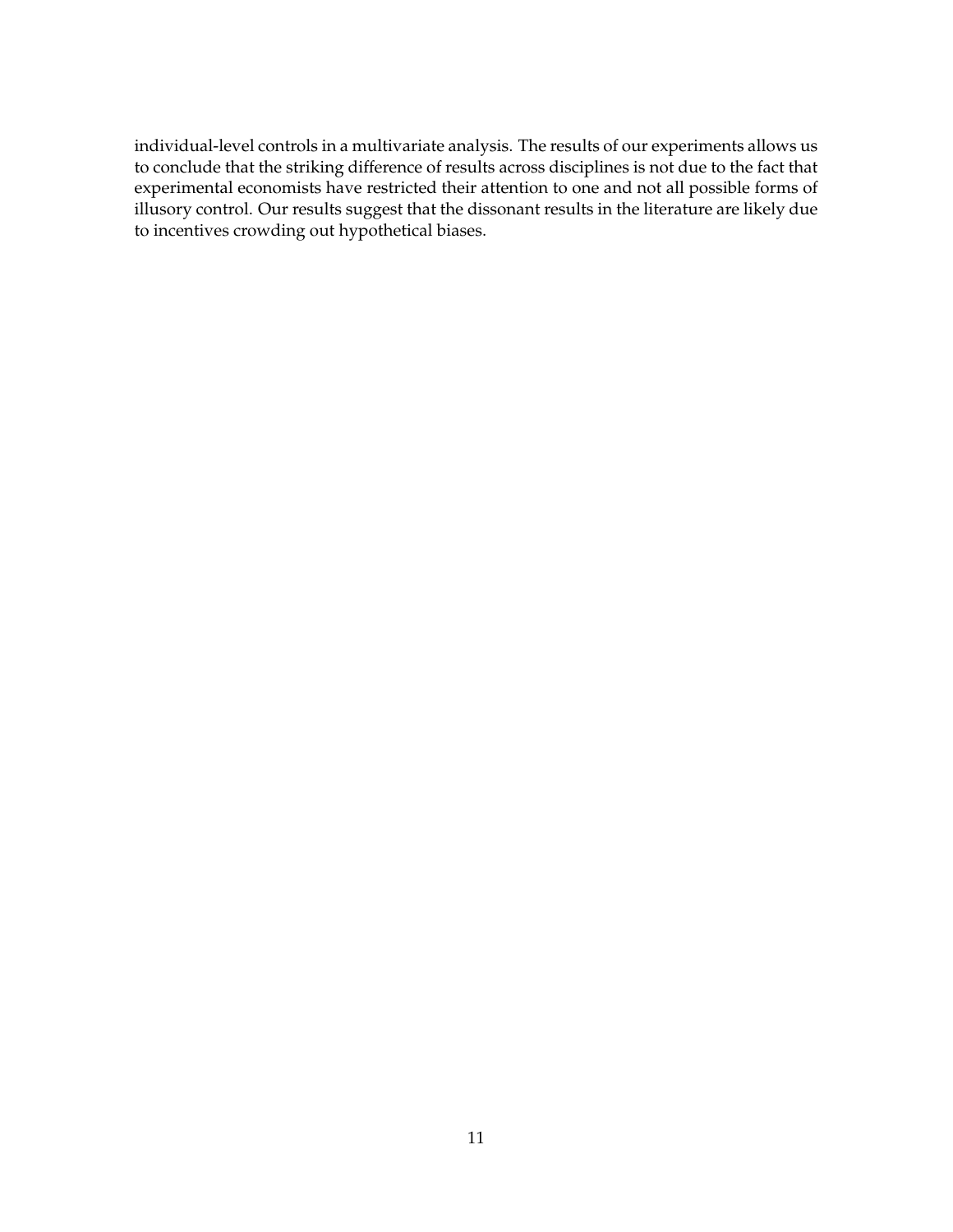#### **References**

- <span id="page-13-2"></span>Benassi, V. A., Sweeney, P. D., Drevno, G. E., 1979. Mind over matter: Perceived success at psychokinesis. Journal of Personality and Social Psychology 37 (8), 1377–1386.
- <span id="page-13-4"></span>Charness, G., Gneezy, U., 01 2010. Portfolio Choice And Risk Attitudes: An Experiment. Economic Inquiry 48 (1), 133–146.
- <span id="page-13-8"></span>Chew, S. H., Sagi, J. S., 2008. Small worlds: Modeling attitudes toward sources of uncertainty. Journal of Economic Theory 139 (1), 1 – 24.
- <span id="page-13-11"></span>Crosetto, P., Filippin, A., August 2013. The 'bomb' risk elicitation task. Journal of Risk and Uncertainty 47 (1), 31–65.
- <span id="page-13-13"></span>Crosetto, P., Filippin, A., 2015. The sound of others: Surprising evidence of conformist behavior. Working Papers 2015-07, Grenoble Applied Economics Laboratory (GAEL).
- <span id="page-13-15"></span>Dohmen, T., Falk, A., Huffman, D., Sunde, U., Schupp, J., Wagner, G. G., 2011. Individual Risk Attitudes: Measurement, Determinants, And Behavioral Consequences. Journal of the European Economic Association 9 (3), 522–550.
- <span id="page-13-3"></span>Dunn, D. S., Wilson, T. D., 1990. When the Stakes are High: A Limit to the Illusion-of-Control Effect. Social Cognition 8 (3), 305–323.
- <span id="page-13-10"></span>Gino, F., Sharek, Z., Moore, D. A., 2011. Keeping the illusion of control under control: Ceilings, floors, and imperfect calibration. Organizational Behavior and Human Decision Processes 114 (2), 104 – 114.
- <span id="page-13-5"></span>Gneezy, U., Potters, J., 1997. An Experiment on Risk Taking and Evaluation Periods. The Quarterly Journal of Economics 112 (2), 631–45.
- <span id="page-13-0"></span>Langer, E. J., 1975. The illusion of control. Journal of Personality and Social Psychology 32 (2), 311– 328.
- <span id="page-13-6"></span>Li, K. K., 2011. Preference towards control in risk taking: Control, no control, or randomize? Journal of Risk and Uncertainty 43, 39–63.
- <span id="page-13-7"></span>Poon, D., 2011. Re-examining Behavioural Anomalies: Preference Reversal and Illusion of Control. Unpublished dissertation, School of Economics, The University of New South Wales.
- <span id="page-13-1"></span>Presson, P., Benassi, V., 1996. Illusion of control: A meta-analytic review. Journal of Social Behavior & Personality.
- <span id="page-13-9"></span>Tversky, A., Wakker, P., 1995. Risk Attitudes and Decision Weights. Econometrica 63 (6), 1255–80.
- <span id="page-13-12"></span>van Rossum, G., 1995. Python reference manual. CWI Report CS-R9525.
- <span id="page-13-14"></span>Wagner, G. G., Frick, J. R., Schupp, J., 2007. The german socio-economic panel study (soep): Scope, evolution and enhancements. SOEPpapers on Multidisciplinary Panel Data Research 1, DIW Berlin, The German Socio-Economic Panel (SOEP).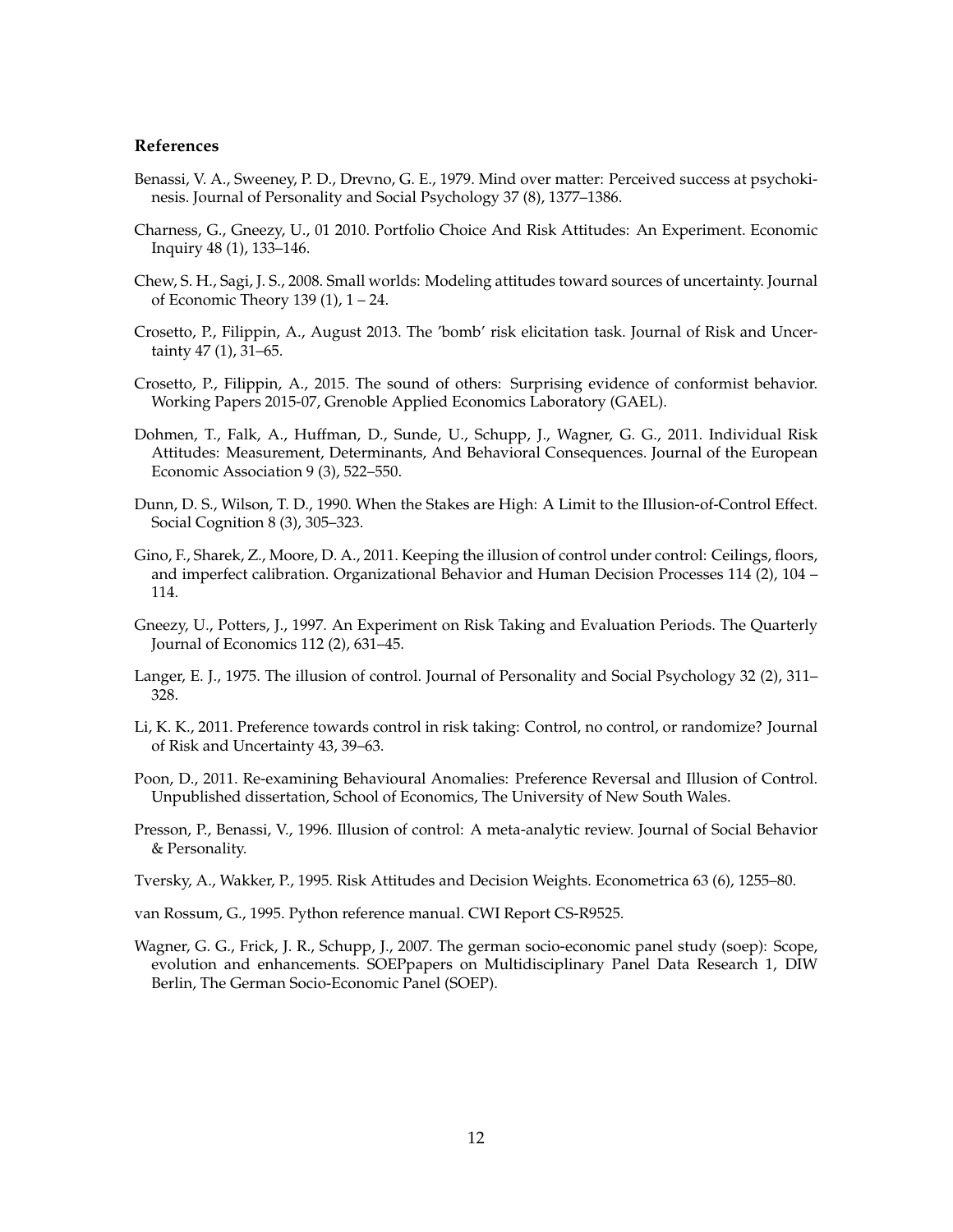# <span id="page-14-0"></span>**Appendix A. Instructions**

### *Welcome screen*

You are about to participate in an experiment in which following the instructions carefully, making good decisions, and with a bit of luck, you can earn money. Different participants may earn different amounts according to their choices. For your participation in the experiment you will earn an additional show-up fee of 2.5 Euro. All the monetary values during the experiment are expressed in Euro cents.

## *Procedure Screen*

The experiment consists of 4 stages in the following order:

- 1. An *Instruction Stage* that we are currently going through. At the end of this stage you will be asked some control questions to verify your understanding of the task. After everybody answers correctly, we will proceed with the following stage.
- 2. A *Decision Stage*, in which you will make decisions and answer questions relevant to your final payoff.
- 3. A *Questionnaire*, in which you will be asked a few questions not related to your final payoff.
- 4. A *Feedback Stage*, in which your earnings from the experiment will be privately determined. You will not be given any feedback on the monetary outcome of your decisions before the Feedback Stage.

# *Task instruction screen*

On your screen you will see a field composed of boxes numbered 1 through 100. Your task is to decide on the number of boxes to collect out of 100 such boxes. You earn 10 Euro cents for each box collected. At any moment you can see the amount earned up to that point. Such earnings are only potential, however, because exactly one of these 100 boxes contains a time bomb, that if collected destroys all the boxes collected. You do not know the bombs location. You only know that it is equally likely to be in any of the 100 boxes. Moreover, even if you collect the time bomb, you will not know it until the end of the experiment.

*[Baseline]* To start collecting boxes you have to click the Play button that you will see on the screen. A box will automatically be collected at every second starting from the top left corner and following the numerical order until you decide to hit the Stop button when the number corresponds to how many boxes you want to collect. Once collected, each box disappears from the screen.

*[Click]* In order to collect each box you have to click once the Collect' button that you will see on the screen. Boxes are collected starting from the top left corner and following the numerical order until you decide to stop collecting and hit the Stop button when the number corresponds to how many boxes you want to collect. Once collected, each box disappears from the screen. At the end of the experiment, after answering some questions and filling out a short questionnaire, the number of the box containing the bomb will be randomly determined.

\* \* \*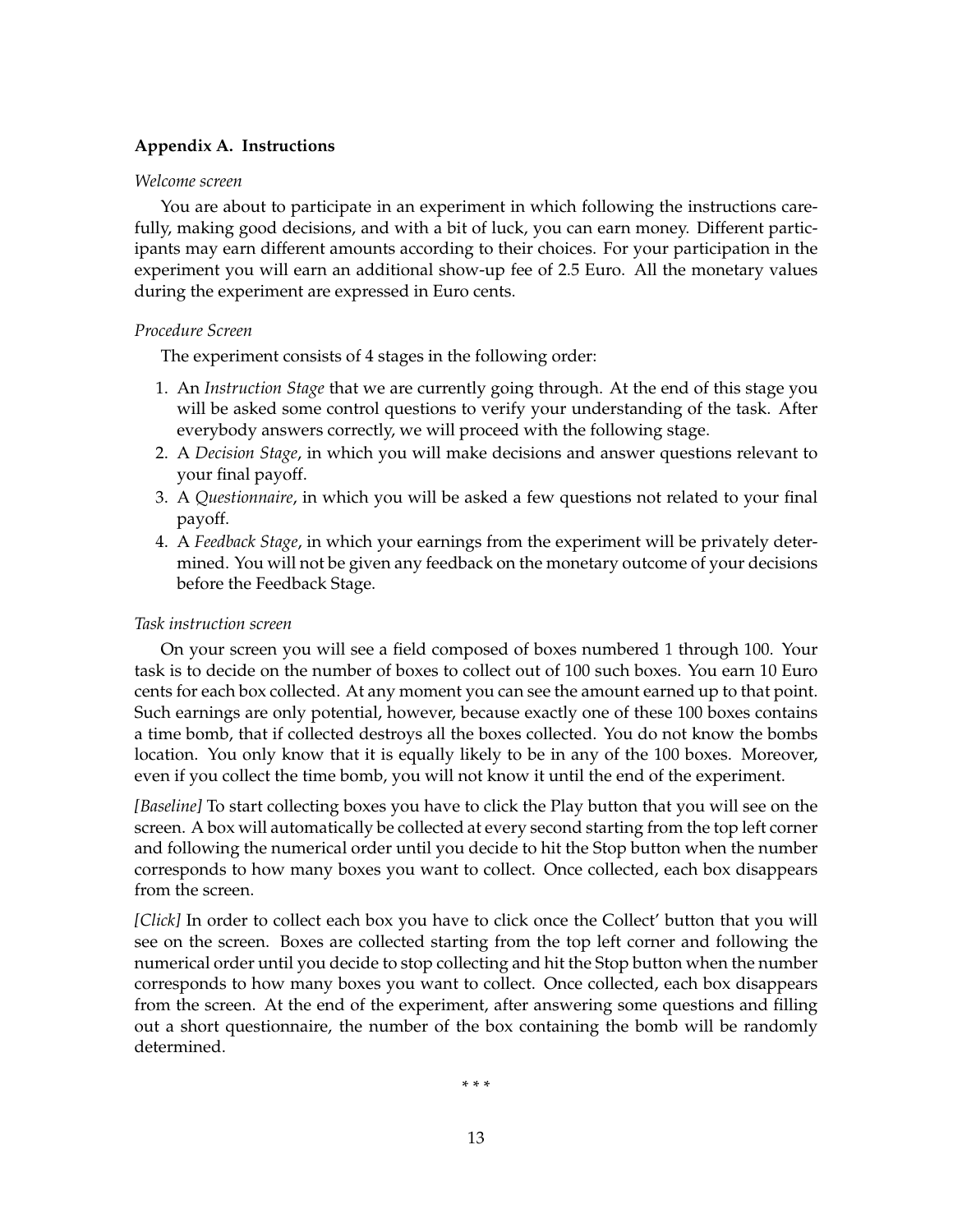*[Baseline]* An experimenter will come at your desk with two 10-sided dice. One will be used to determine the tens, the other the units. After letting you check that the dice are regular, the experimenter will roll them to determine the position of the bomb between 1 and 100.

*[Roll]* An experimenter will come at your desk with two 10-sided dice. One will be used to determine the tens, the other the units. After letting you check that the dice are regular, you will roll them twice in order to familiarize with the procedure without this counting towards your final earnings. The third time you will roll them will determine the position of the bomb between 1 and 100.

*[Roll with Experience]* Before the main task, an experimenter will distribute the two dice. You will have two minutes to familiarize with the dice and to check that the dice are regular. You can roll them as many times as you wish. At the end of the task an experimenter will come at your desk. You will then roll the dice once to determine the position of the bomb between 1 and 100.

\* \* \*

If the number of the box in which the bomb is located is higher than the number of boxes you collected, you do not collect the bomb and you earn 10 Euro cents for each collected box. If the number of the box in which the bomb is located is lower than or equal to the number of boxes you collected, you do collect the bomb and you earn zero.

## *Control Questions*

Please answer the following control questions. Answers to these questions are not relevant to your earnings. The computer will give you a feedback on whether your responses are correct or not. If you have any problems in answering, please raise your hand and an experimenter will come to assist you. After everyone answers correctly all the questions, we will proceed with the decision stage.

- 1. Suppose that the bomb is located in box 25.
	- If you collect 21 boxes, how much will you earn in Euro cent?
	- If you collect 38 boxes, how much will you earn in Euro cent?
	- If you collect 62 boxes, how much will you earn in Euro cent?
	- If you collect 79 boxes, how much will you earn in Euro cent?
- 2. Now suppose that the bomb is located in box 75.
	- If you collect 21 boxes, how much will you earn in Euro cent?
	- If you collect 38 boxes, how much will you earn in Euro cent?
	- If you collect 62 boxes, how much will you earn in Euro cent?
	- If you collect 79 boxes, how much will you earn in Euro cent?
- 3. What is the probability of the bomb being in boxes number:
	- 51 through 70
	- 21 though 50
	- 1 through 10